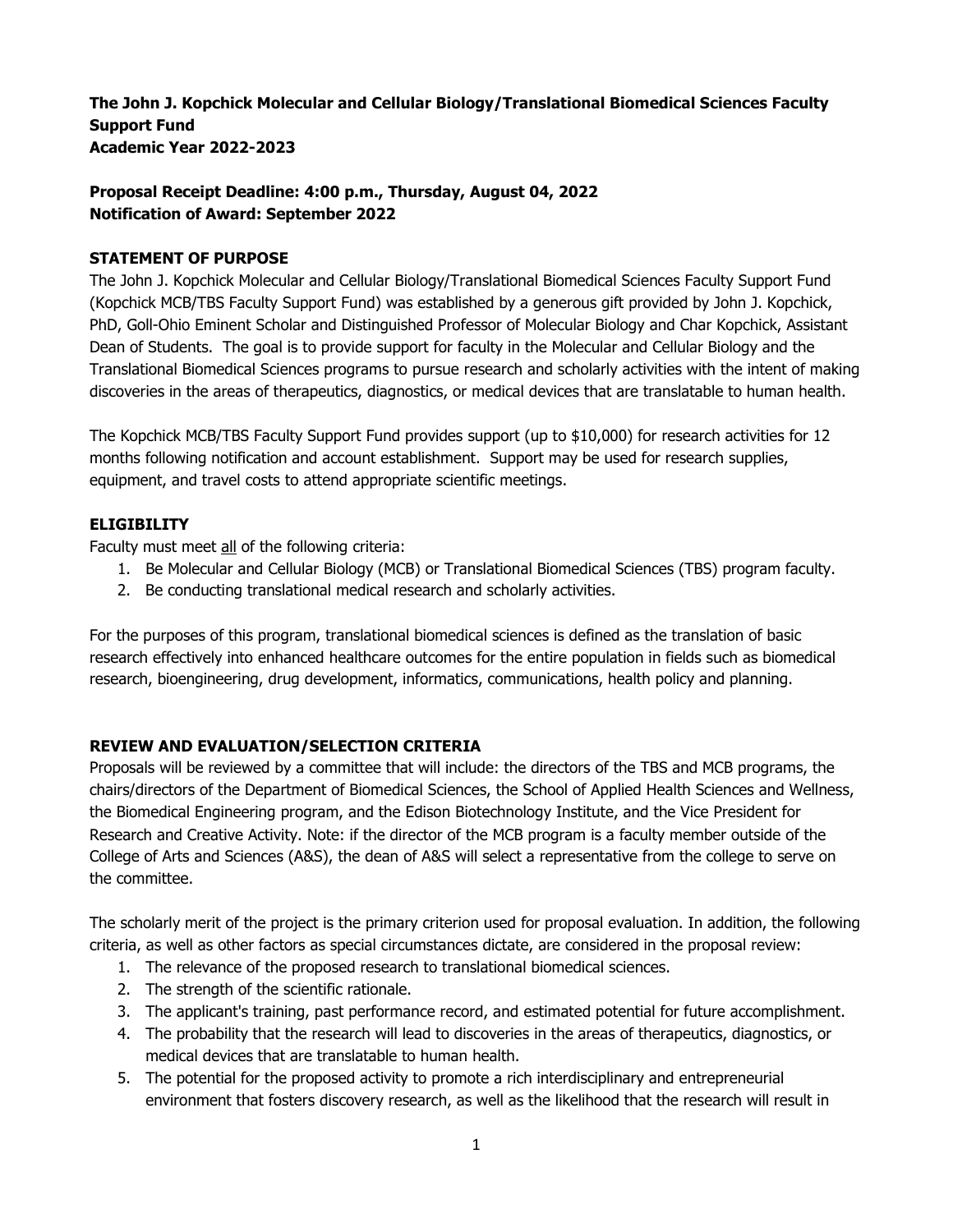intellectual property that will bring about development of new technology and transfer of that technology to the private sector.

6. Evidence, when applicable, that funding is not a duplication of existing internal or external support.

## **PROPOSAL PREPARATION GUIDELINES**

Please review the guidelines before submitting a proposal. Very meritorious proposals are often not funded because these guidelines are not followed, and information needed to make an informed, objective decision is not available to the committee. Many reviewers feel that the care with which a proposal is prepared indicates the care with which the work will be done by the investigator.

# **\*\*Please Note: The committee has the right to return without review any proposals that do not conform to these format requirements.\*\***

The goal of the requirements for type size, spacing, and margins is to provide legible documents of roughly similar length. The use of unusual typefaces defeats the goal the committee hopes to achieve. Please review all electronic attachments before submitting.

Questions concerning proposal preparation process should be directed to Roxanne Male'-Brune, Office of the Vice President for Research and Creative Activity, E-mail: male-bru@ohio.edu.

## **PROPOSAL SECTIONS**

- Number pages to facilitate the review process.
- Do not submit any hard copies in any form.
- Proposal **must** be submitted as a single PDF document, including scanned images of the fully signed cover page and checklist.

Assemble the PDF in the following order with the following formatting/page limits:

| 1. Cover page                          | use Kopchick MCB/TBS Faculty Support Fund form  |
|----------------------------------------|-------------------------------------------------|
| 2. Biographical Sketch                 | two pages                                       |
| 3. Project Narrative                   | 4 double-spaced pages                           |
| 4. Bibliography                        | one page                                        |
| 5. Budget and Justification            | no limit specified                              |
| 6. Appended Materials/Multimedia Files | 5 pages; and no more than 10 minutes of footage |

The project narrative **must be double-spaced and use 12-point type** that is clear and legible, standard size. Figure, charts, tables, figure legends, and footnotes/endnotes (bibliography) in these sections and the bibliography may use a smaller font size and may be single-spaced but **must** be clear and readily legible. **Margins must measure one inch (1") or greater on all sides**.

All other sections: biographical sketch, budget and justification, and appended materials may be single-spaced in a legible typeface.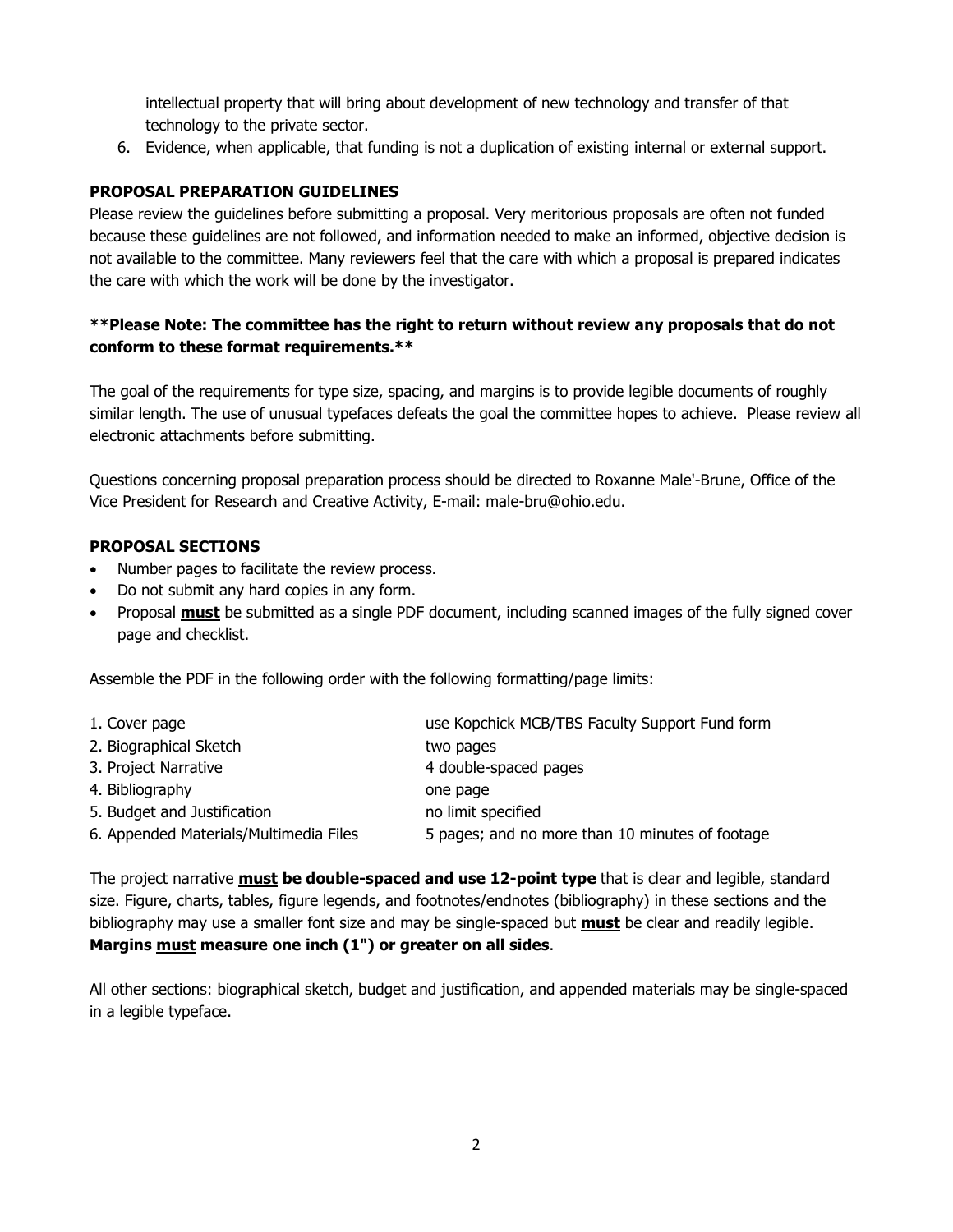# **1. Cover Page**

Prepare a cover page (see form below). Signatures **must** be obtained by the applicant and are required on the submitted proposal. The cover page **must** be the first page of the proposal.

If needed, applicants may submit cover pages with electronic signatures or multiple cover pages for individual signatures.

# **2. Biographical Sketch**

Include a two-page biographical sketch.

The biographical sketch should include educational training of the applicant and most recent and relevant publications and presentations, awards, and funding, preferably in tabular or bulleted format. In addition, the applicant should state their long-term plans and how these funds will help them achieve these goals.

## **3. Project Narrative**

The narrative should discuss the main objectives of the research, a brief discussion of the materials and methods, and preliminary data to date. The applicant should clearly state how this project will produce new and relevant scientific information and how this work may result in patent-protected intellectual property and/or know-how.

Importantly, the application must demonstrate the relevance of the proposed research to translational biomedical sciences. For the purposes of this program, translational biomedical sciences is defined as the translation of basic research effectively into enhanced healthcare outcomes for the entire population in fields such as biomedical research, bioengineering, drug development, informatics, communications, health policy and planning.

1. **Objective and scope** of work: "What do you intend to do?" "What will this research, scholarship, or creative activity accomplish?" "What problem does this project address?" "Why does this project need to be done?"

Remember, it is important to contextualize your project in relationship to others' works and to explain how the project differs from previous, related work. "What has previously been done in the area?"

# 2. **Materials/methods**: "How will the work be accomplished?"

Discuss the hypotheses or research questions, operationalization and instrumentation, research sites or context, research design, data collection, preliminary results, and data analysis.

The applicant should clearly state how this project will produce new and relevant scientific information and how this work may result in patent-protected intellectual property and/or know-how.

- 3. **Significance** of the project: "Why is the work important to your field?"
- 4. **Intellectual Property:** "How might this research lead to new innovations?"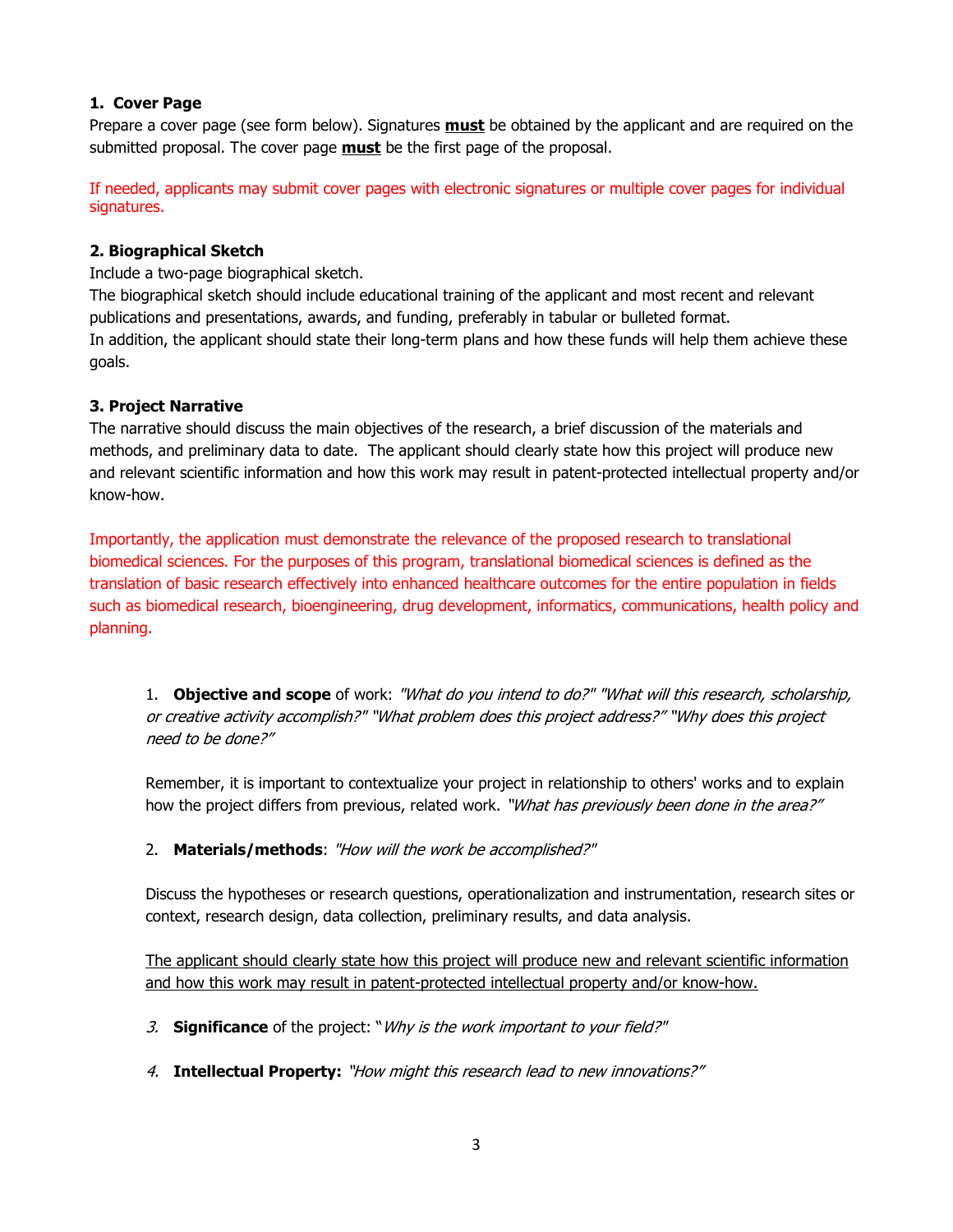**Confidentiality:** If the proposal discloses ideas, practices, or processes for which patent protection will be or is being sought, the word "Confidential" should be placed at the top and bottom of each page that contains such information. Also, the following statement should be placed on the cover sheet immediately above the signature section.

"The data contained in this proposal is confidential and proprietary and shall not be duplicated, used, or disclosed in whole or in part for any purpose other than to evaluate the proposal without the written permission of the author. Permission is hereby granted to the review committee to evaluate this proposal in accordance with its normal procedures, which may include evaluation by evaluators both within and outside the University, with the understanding that written agreement not to disclose the information shall not be required of or obtained from any such evaluators. This restriction does not limit the right of any such evaluators to use information contained in this proposal, if it is obtainable from another source without restriction."

NOTE: It is imperative that applicants ensure that all projects are designed such that (1) the project methodology complies with all current restrictions and (2) that the project can feasibly be concluded within a year. Applicants with concerns should contact Roxanne Male'-Brune, [male-bru@ohio.edu,](mailto:male-bru@ohio.edu) prior to submission.

## **4. Bibliography**

A carefully selected bibliography can strengthen a proposal by indicating to the reviewer that the applicant is aware of significant and current literature in the field.

# **5. Budget and Justification** Budget expenditures encumbered before the award date will not be reimbursed.

Funds are available for 12 months following notification and account establishment and can cross fiscal years.

Support may be used for purposes such as, but not limited to, research supplies, equipment, and travel costs to attend appropriate scientific meetings.

**Travel:** Travel expenses **must** be broken down into transportation, meals, and lodging categories, and the basis for the figures must be provided. Where appropriate, use the OU Travel Reimbursement Policy 41.121 to determine limits on travel expenses. Budget requests are scrutinized carefully, and requests, especially for long periods of travel, should reflect efforts to economize.

• For domestic travel: Meal expenses will be reimbursed as per the U.S. General Services Administration per diem rates, [www.gsa.gov/perdiem.](http://www.gsa.gov/perdiem)\* Federal employees are only eligible for 75 percent of the total M&IE rate for the location to which they are traveling on the first and last day of travel; all other days are reimbursed at 100% the rate.

\*unless the applicant stipulates a lower reimbursement through the Concur system.

- For international travel: Any international travel will need to be fully justified.
	- $\circ$  Meal expenses and hotel rates will be reimbursed as per the U.S. Department of State per diem rates, [https://aoprals.state.gov/web920/per\\_diem.asp](https://aoprals.state.gov/web920/per_diem.asp) \* \*unless the applicant stipulates a lower reimbursement through the Concur system.
	- $\circ$  The following must also be addressed in the justification for international travel: i. What are potential safety concerns in the region (as noted on the U.S. State Department's travel warning page: www.travel.state.gov), and how do you propose to take precautions?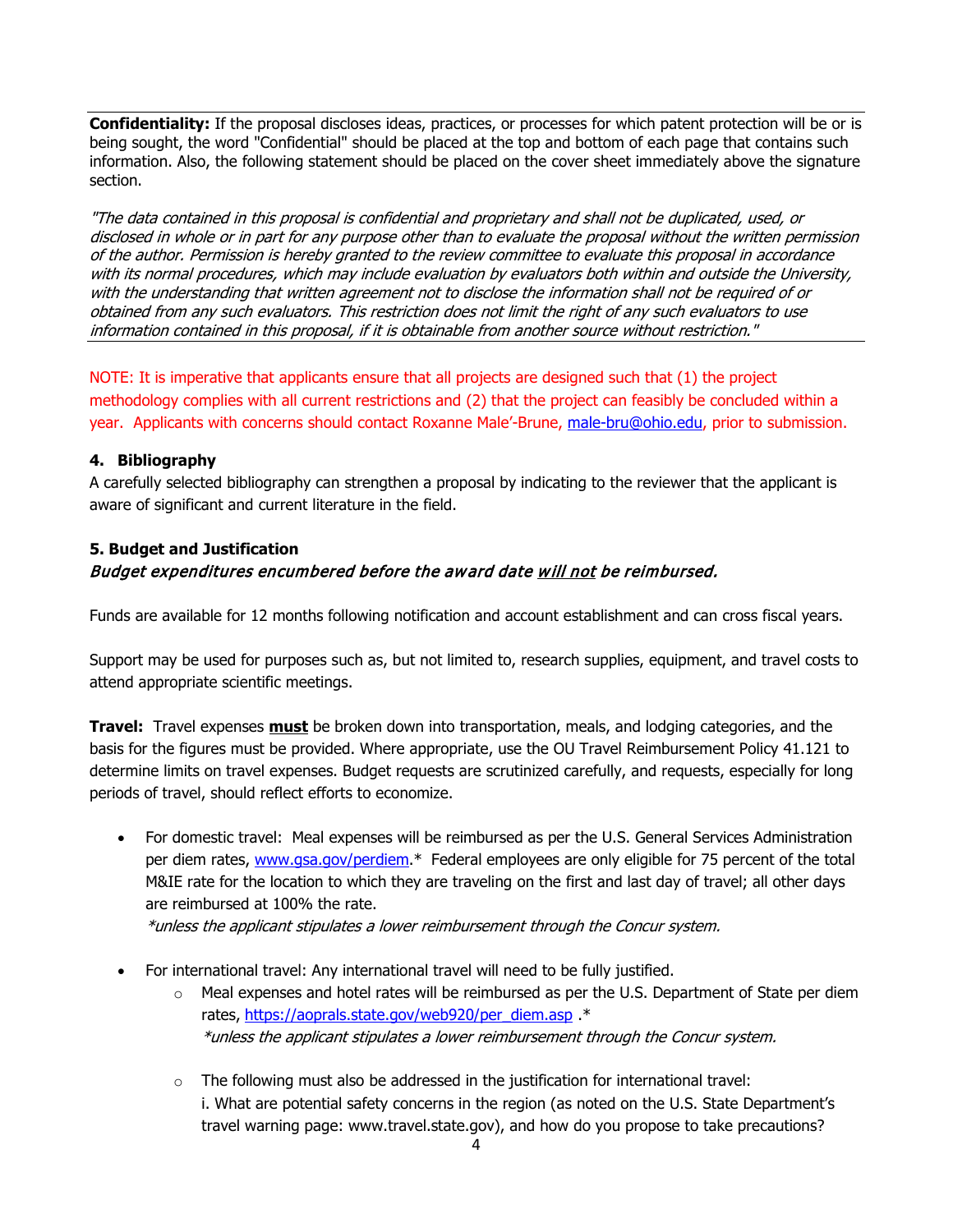ii. According to CDC recommendations (http://wwwnc.cdc.gov/travel/), what immunizations must you get prior to arriving in the country and what other measures do you need to take to ensure that you remain in good health abroad? When do you plan on getting these immunizations?

**Please Note**: For all travel arrangements, hotel and airfare must be booked using a p-card and the Concur system. If the vendor does not accept the p-card, then you may pay for the expense out-of-pocket and be reimbursed through the Concur system. Importantly, some colleges have additional requirements and/or procedures for travel expenses that the applicant will need to be aware of and follow.

**Equipment:** All major items of equipment, including computers, which are to be purchased with Kopchick MCB/TBS Award funds, should be listed with the estimated cost of each item and components of each item if applicable. Because of limited funds available to the committee, requests for equipment should be made only after a conscientious search has been conducted to determine whether this equipment is already on campus and available through a loan or share arrangement. The duration of use/percent time used, project-based activities supported and inability to secure through other resources should be addressed. For computers, the specifications and capabilities must be stated and justified. Any equipment purchased is the property of Ohio University.

### **6. Appended Materials/Multimedia Files**

**All appended materials must be submitted electronically as part of the electronic application unless otherwise approved prior to submission.** The Appendix is an appropriate place to provide copies of test instruments, questionnaires, survey forms, and letters of collaboration or financial support.

All materials included in the Appendix should be briefly referenced in the Project Narrative section.

**Applicants are strongly advised to write the Project Narrative as a "stand-alone" document without the reviewer needing to refer back and forth to the Appended Materials.** Supplemental text and figures in the appended materials are not permissible if they clearly seek to circumvent the page limits of the Narrative.

#### **PROPOSAL SUBMISSION**

Submit one **(1) one electronic copy\*** of the proposal (with required signatures) to Roxanne Male'-Brune, Office of the Vice President for Research and Creative Activity, [male-bru@ohio.edu.](mailto:male-bru@ohio.edu) Proposals must be received no later than 4:00 P.M. on the deadline date.

\*Electronic copies **must** be submitted as a **single file** in Adobe Acrobat format (Mac users must include the file extensions .pdf in the file name) and emailed to [male-bru@ohio.edu](mailto:male-bru@ohio.edu) by 4:00 p.m. on the deadline date. Electronic copies **must** contain the entire proposal, including appendix, unless authorized prior to the deadline.

### **SPECIAL INSTRUCTIONS**

If there is anything about your proposal that requires special handling or consideration, it is essential that you contact Roxanne Male'-Brune, Office of the Vice President for Research and Creative Activity, E-mail: [male](mailto:male-bru@ohio.edu)[bru@ohio.edu.](mailto:male-bru@ohio.edu)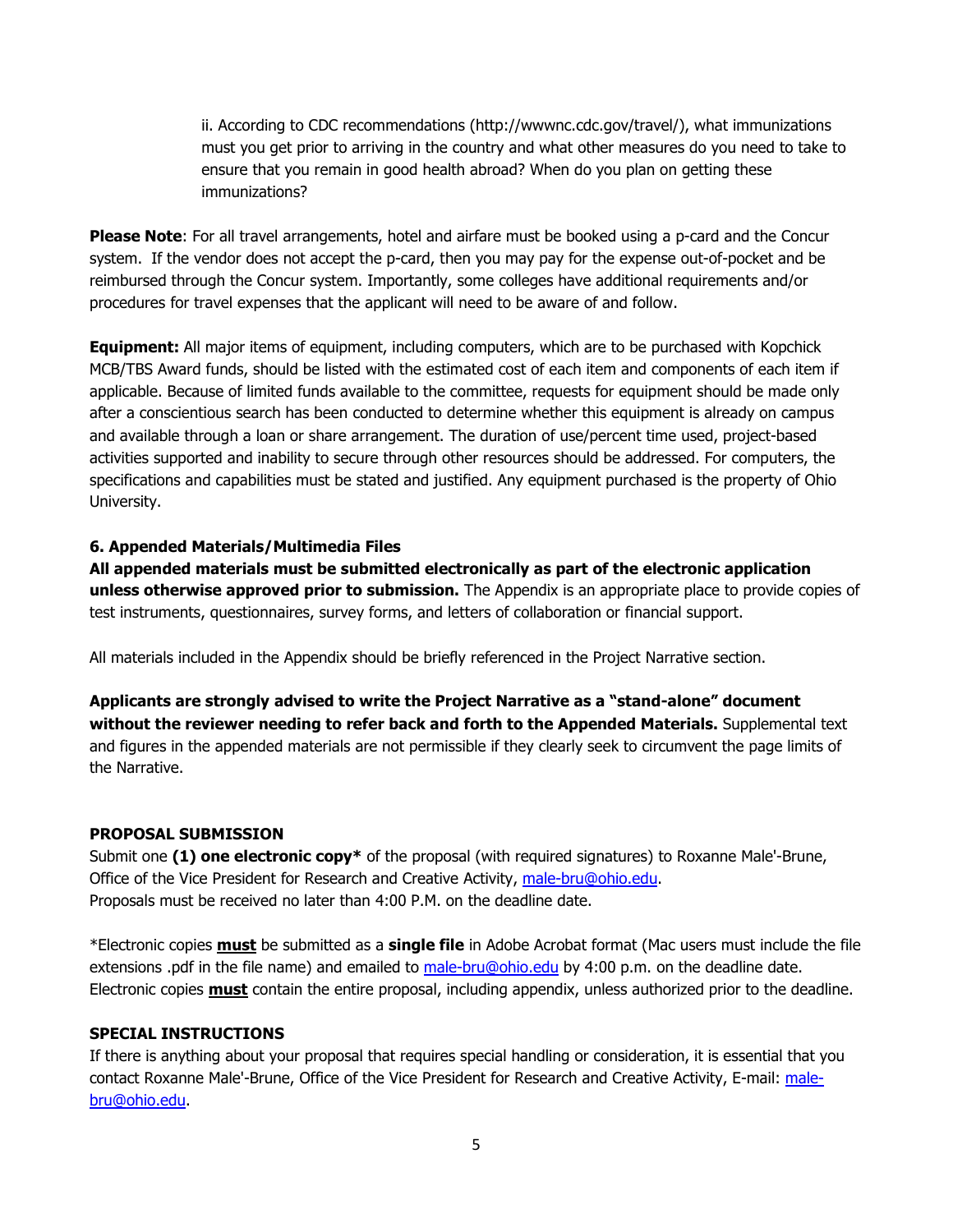### **REPORTING REQUIREMENTS**

A final report that describes significant outcomes, discoveries, or results must be submitted to Roxanne Male'-Brune, male-bru@ohio.edu, within four months following expiration of the award. If this award results in additional, external funds, please list the sponsors and amounts. **No future VP for Research and Creative Activity**‐**funded internal awards will be made to the applicant without receipt of the final report.**